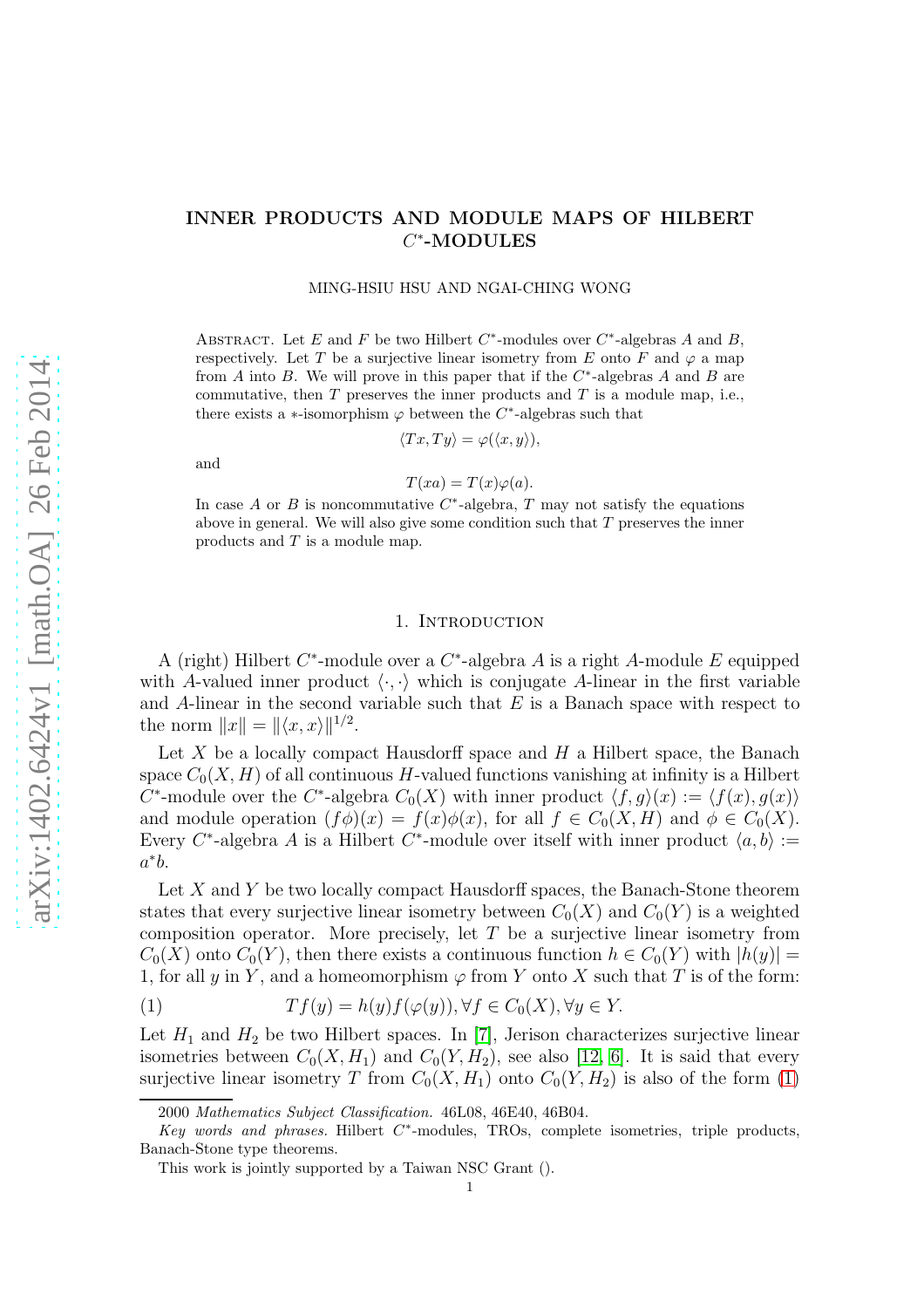in which  $h(y)$  is a unitary operator from  $H_1$  onto  $H_2$  and h is continuous from Y into  $(B(H_1, H_2), SOT)$ , the space of all bounded linear operators with the strong operator topology. In this case, we can find a relationship of inner products of  $C_0(X, H_1)$  and  $C_0(Y, H_2)$  by a simple calculation:

$$
\langle Tf, Tg \rangle(y) = \langle Tf(y), Tg(y) \rangle = \langle h(y)(f(\varphi(y))), h(y)(f(\varphi(y))) \rangle
$$
  
= 
$$
\langle f(\varphi(y)), f(\varphi(y)) \rangle = \langle f, g \rangle \circ \varphi(y).
$$

i.e.

$$
\langle Tf, Tg \rangle = \langle f, g \rangle \circ \varphi.
$$

Let  $R_{\varphi}: C_0(X) \to C_0(Y)$  be the  $\ast$ -isomorphism defined by  $R_{\varphi}(\phi) = \phi \circ \varphi$ . Then T preserves the inner products with respect to  $R_{\varphi}$ , i.e.,

$$
\langle Tf, Tg \rangle = R_{\varphi}(\langle f, g \rangle).
$$

By [\(1\)](#page-0-0), it is easy to see that T is a module map with respect to  $R_{\varphi}$  in the sense

$$
T(f\phi) = T(f)R_{\varphi}(\phi), \text{ for all } f \in C_0(X, H_1) \text{ and } \phi \in C_0(X).
$$

It is natural to ask if these properties are true for surjective linear isometries between Hilbert  $C^*$ -modules over  $C^*$ -algebras. We will show in this paper that the answer is yes if the  $C^*$ -algebras are commutative. Unfortunately, if one of the  $C^*$ -algebras is noncommutative, the answer is more complicated. We will give an example (see Example [3\)](#page-3-0) to explain this is not true in general. And we will give a condition on T (see Theorem [9\)](#page-5-2) such that T is a module map and preserves the inner products.

### 2. Preliminaries

Let E be a Hilbert C<sup>\*</sup>-module over C<sup>\*</sup>-algebra A. We set  $\langle E, E \rangle$  to be the linear span of elements of the form  $\langle x, y \rangle$ ,  $x, y \in E$ . E is said to be full if the closed two-sided ideal  $\overline{\langle E, E \rangle}$  equal A.

A  $JB^*$ -triple is a complex vector space V with a continuous mapping  $V^3 \rightarrow$  $V, (x, y, z) \rightarrow \{x, y, z\},$  called a *Jordan triple product*, which is symmetric and linear in x, z and conjugate linear in y such that for  $x, y, z, u, v$  in V, we have

- (1)  ${x, y, {z, u, v}} = {x, y, z}, u, v {z, {y, x, u}, v} + {z, u, {x, y, v}};$
- (2) the mapping  $z \to \{x, x, z\}$  is hermitian and has non-negative spectrum;
- (3)  $\|\{x, x, x\}\| = \|x\|^3$ .

In [\[5\]](#page-5-3), J. M. Isidro shows that every Hilbert  $C^*$ -module is a JB<sup>\*</sup>-triple with the Jordan triple product

$$
\{x, y, z\} = \frac{1}{2}(x \langle y, z \rangle + z \langle y, x \rangle).
$$

A well-known theorem of Kaup [\[10\]](#page-5-4) (see also [\[1\]](#page-5-5)) states that every surjective linear isometry between JB<sup>∗</sup> -triples is a Jordan triple homomorphism, i.e., it preserves the Jordan triple product

$$
T\{x, y, z\} = \{Tx, Ty, Tz\}, \forall x, y, z \in E.
$$

Hence, if  $T$  is a surjective linear isometry between Hilbert  $C^*$ -modules, then

<span id="page-1-0"></span>(2) 
$$
T(x\langle y,z\rangle + z\langle y,x\rangle) = Tx\langle Ty,Tz\rangle + Tz\langle Ty,Tx\rangle, \forall x,y,z \in E.
$$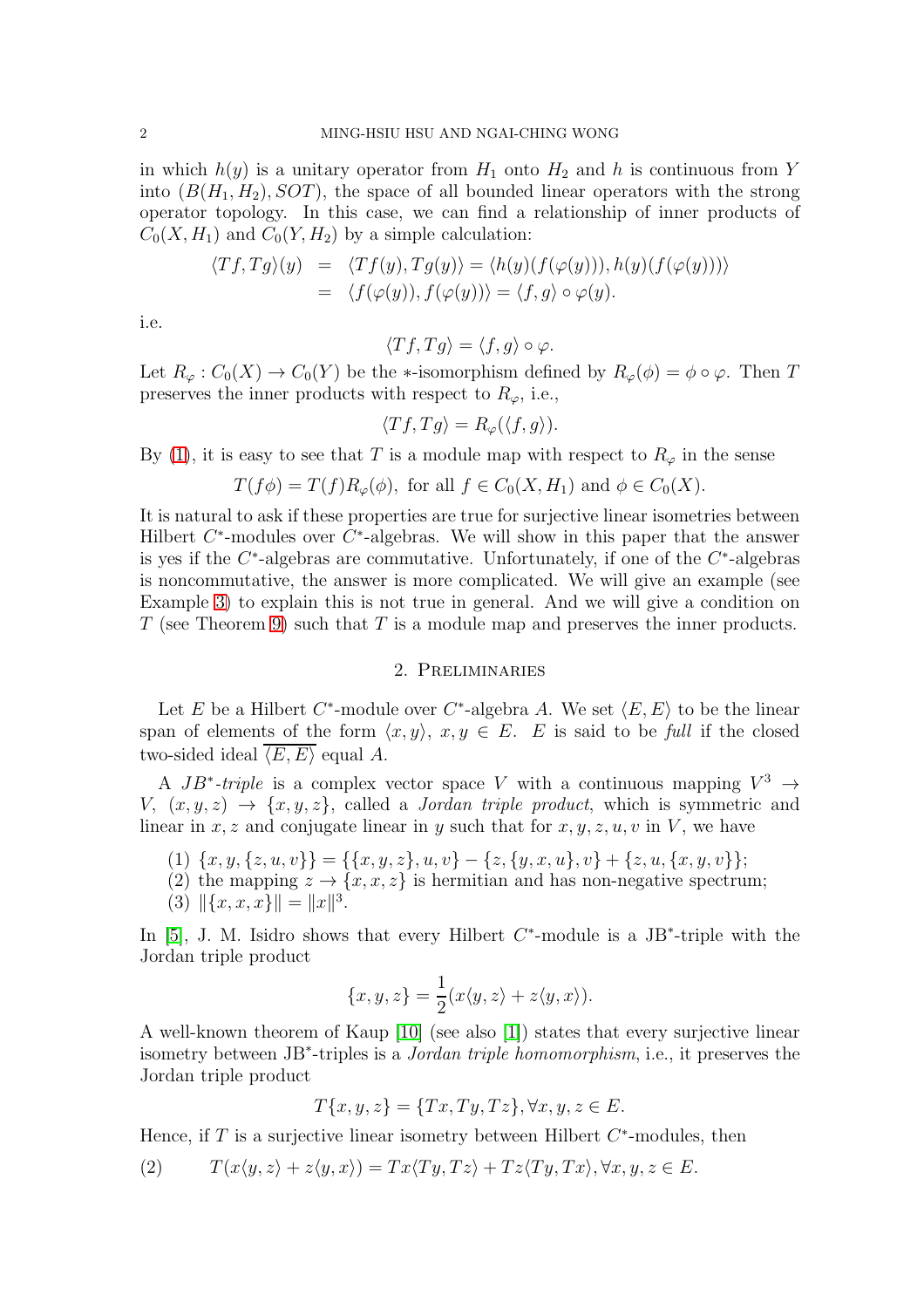The equation [\(2\)](#page-1-0) holds if and only if

(3) 
$$
T(x \langle x, x \rangle) = Tx \langle Tx, Tx \rangle, \forall x \in E
$$

by triple polarization

$$
2\{x, y, z\} = \frac{1}{8} \sum_{\alpha^4 = \beta^2 = 1} \alpha \beta \langle x + \alpha y + \beta z, x + \alpha y + \beta z \rangle (x + \alpha y + \beta z).
$$

A ternary ring of operators (TRO) between two Hilbert spaces  $H$  and  $K$  is a linear subspace  $\Re$  of  $B(H, K)$ , the space of all bounded linear operators from H into K, satisfying  $AB^*C \in \mathfrak{R}$ . Zettl shows in [\[17\]](#page-6-1) that every Hilbert C<sup>\*</sup>-module is isomorphic to a norm closed TRO. In this case, Hilbert  $C^*$ -modules have another triple product, i.e.,

<span id="page-2-0"></span>
$$
\{x, y, z\} := x\langle y, z\rangle.
$$

A map between TROs is said to be a triple homomorphism if it preserves the triple products. In the case of Hilbert  $C^*$ -modules, a map T is a triple homomorphism if it satisfies

(4) 
$$
T(x \langle y, z \rangle) = Tx \langle Ty, Tz \rangle, \forall x, y, z.
$$

We have known every surjective linear isometry is a Jordan triple homomorphism, but it could not be a triple homomorphism, see Example [3.](#page-3-0)

Let R be a TRO. Then  $M_n(\mathcal{R})$ , the space of all  $n \times n$  matrices whose entries are in R, has a TRO-structure. Let T be a map between TROs  $\mathcal{R}_1$  and  $\mathcal{R}_2$ . For all positive integer *n*, define maps  $T^{(n)}$ :  $M_n(\mathcal{R}_1) \to M_n(\mathcal{R}_2)$  by  $T^{(n)}((x_{ij})_{ij}) = (T(x_{ij}))_{ij}$ . We call T n-isometry if  $T^{(n)}$  is isometric and *complete isometry* if each  $T^{(n)}$  is isometric for all  $n$ . It has been shown that a surjective linear isometry between TROs is a triple homomorphism if and only if it is completely isometric. More details about TROs mentioned above, we refer to [\[17\]](#page-6-1), see also [\[14,](#page-6-2) [3\]](#page-5-6). In fact, Solel shows in [\[16\]](#page-6-3) that every surjective 2-isometry between two full Hilbert  $C^*$ -modules is necessarily completely isometric.

## 3. Results

Note that in the case of a commutative  $C^*$ -algebra  $A = C_0(X)$ , for some locally compact Hausdorff space X, Hilbert  $C^*$ -modules over  $C_0(X)$  are the same as Hilbert bundles, or equivalently, continuous fields of Hilbert spaces, over X.

We showed the following theorem in [\[4\]](#page-5-7).

**Theorem 1.** Let E and F be two Hilbert  $C^*$ -modules over commutative  $C^*$ -algebras  $C_0(X)$  and  $C_0(Y)$ , respectively. Then every surjective linear isometry from E onto F is a weighted composition operator

$$
Tf(y) = h(y)(f(\varphi(y))), \forall f \in E, \forall y \in Y
$$

Here,  $\varphi$  is a homeomorphism from Y onto X,  $h(y)$  is a unitary operator between the corresponding fibers of  $E$  and  $F$ , for all  $y$  in  $Y$ .

By the similar argument discussed in the introduction, we have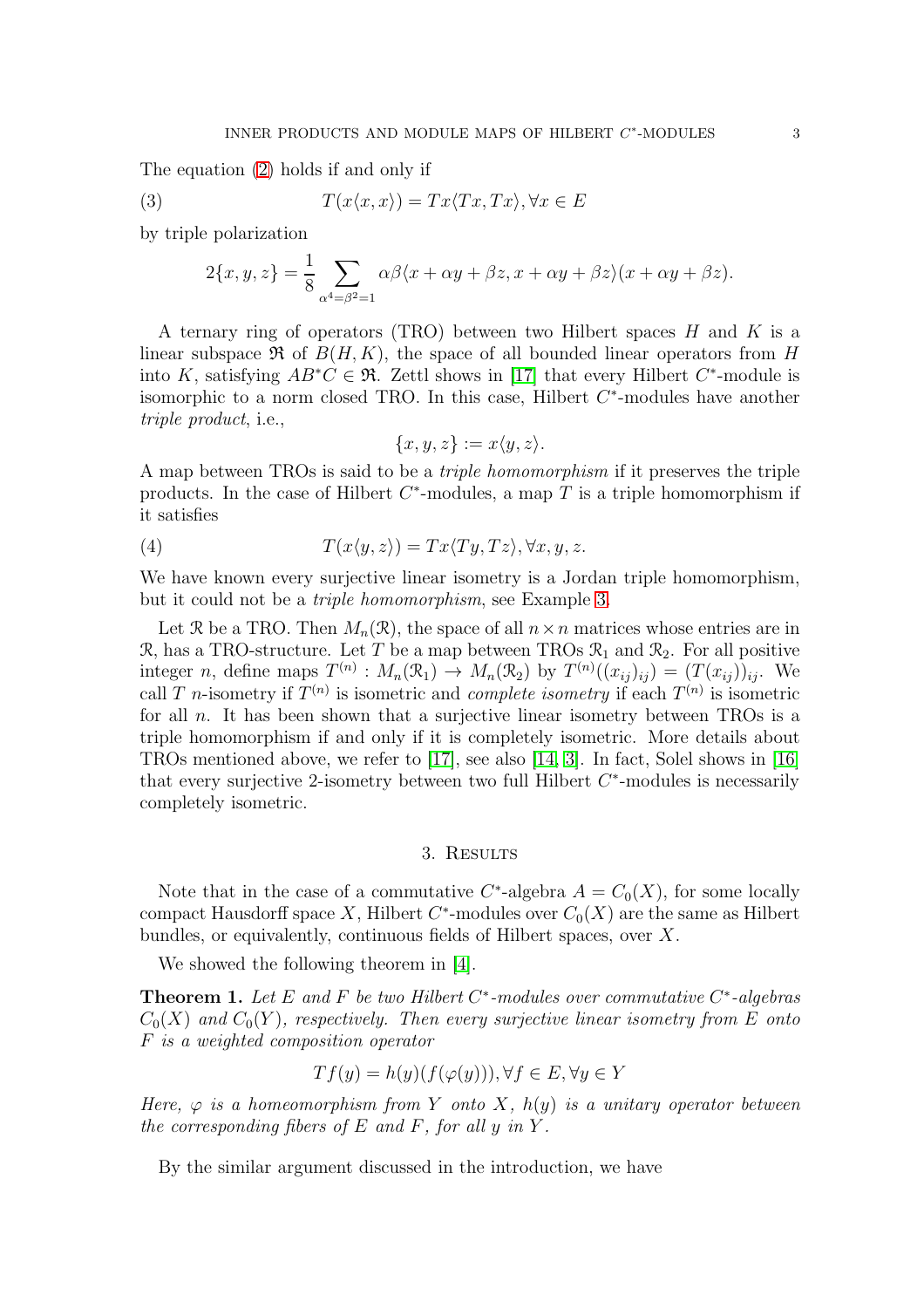**Corollary 2.** Every surjective linear isometry between Hilbert  $C^*$ -modules over commutative  $C^*$ -algebras preserves the inner products and is a module map.

Now we discuss the case of noncommutative  $C^*$ -algebras. From equation [\(4\)](#page-2-0), it seems that a surjective linear isometry  $T$  indicates that  $T$  preserves inner products and that  $T$  is a module map. We explain this could be not true in general by a example.

<span id="page-3-0"></span>*Example* 3. Given a positive integer *n*. The Hilbert column space  $H_c^n$  is the subspace of  $M_n(\mathbb{C})$  consisting of all matrices whose non-zero entries are only in the first column. Similarly, the Hilbert row space is the subspace consisting of matrices whose non-zero entries are only in the first row. Clearly,  $H_c$  and  $H_r$  are right Hilbert C<sup>\*</sup>-modules over C<sup>\*</sup>-algebras C and  $M_n(\mathbb{C})$ , respectively, with the inner product  $\langle A, B \rangle := A^*B$ . Define a surjective linear isometry  $T : H_r^n \to H_c^n$  by  $T(A) = A^t$ , the transpose of A. Then  $\langle T(A), T(B) \rangle = \text{tr}(A, B)$ , the trace of  $\langle A, B \rangle$ , but  $T$  is not a module map with respect to the trace. For the surjective linear isometry  $T: H_c^n \to H_r^n$ ,  $T(A) = A^t$ . Let  $\varphi : \mathbb{C} \to M_n(\mathbb{C})$  be defined by  $\varphi(\alpha) = \alpha I$ . Then T is a module map with respect to  $\varphi$ , but the equation  $\langle TA, TB \rangle = \varphi(\langle A, B \rangle)$ does not hold. It is clear that  $T$  does not satisfy the equation [\(4\)](#page-2-0).

Remark 4. In fact, the corollary above says that there exists a  $*$ -isomorphism  $\varphi$ between the  $C^*$ -algebras such that

$$
\langle Tx, Ty \rangle = \varphi(\langle x, y \rangle)
$$

and

$$
T(xa) = T(x)\varphi(a).
$$

We have seen in the Example [3](#page-3-0) that even if  $T$  is a module map or preserves the inner products, the map  $\varphi$  might be just a linear map.

In the following, E and F stand for two Hilbert  $C^*$ -modules over  $C^*$ -algebras A and B, respectively. T is a map from E into F and  $\varphi$  is a map from A into B. The following lemmas explain the relations of  $T$ ,  $\varphi$ , when  $T$  preserves the inner products and when  $T$  is a module map, see also [\[8\]](#page-5-8).

**Lemma 5.** If  $\varphi$  is linear, every map T from E into F which preserves the inner products with respect to  $\varphi$  is linear.

*Proof.* Since T preserves the inner products with respect to  $\varphi$ . Then for all x, y and  $z$  in E,  $\alpha$  in C,

 $\langle T(\alpha x + y), T z \rangle = \varphi(\langle \alpha x + y, z \rangle) = \alpha \varphi(\langle x, z \rangle) + \varphi(\langle y, z \rangle) = \langle \alpha Tx + Ty, T z \rangle.$ 

Similarly, we have

$$
\langle Tx, T(\alpha y + z) \rangle = \langle Tx, \alpha Ty + Tz \rangle.
$$

It is easy to show that

$$
\langle T(\alpha x + y) - (\alpha Tx + Ty), T(\alpha x + y) - (\alpha Tx + Ty) \rangle = 0.
$$

This proves  $T(\alpha x + y) = \alpha Tx + Ty$  and hence T is linear.

**Lemma 6** ([\[8\]](#page-5-8)). Let T be a surjective linear map which preserves the inner products and is a module map w.r.t.  $\varphi$ . If F is full, then  $\varphi$  is a  $*$ -homomorphism.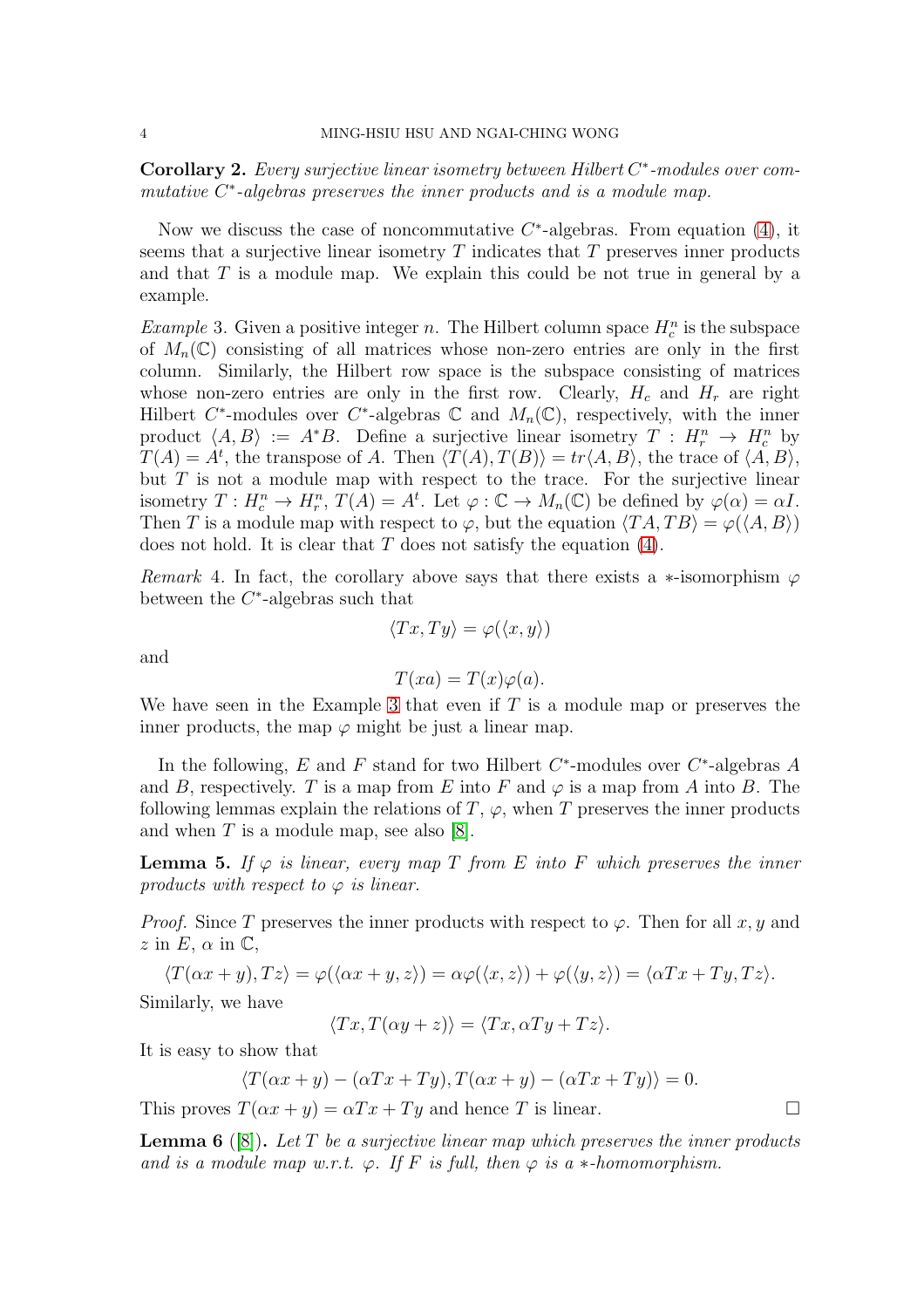*Proof.* Let  $a_1, a_2$  in A and  $\alpha$  in  $\mathbb{C}$ . It is easy to show that

$$
T(x)(\varphi(\alpha a_1 + a_2) - \alpha \varphi(a_1) - \varphi(a_2))
$$
  
= 
$$
T(x)\varphi(\alpha a_1 + a_2) - \alpha T(x)\varphi(a_1) - T(x)\varphi(a_2)
$$
  
= 
$$
T(\alpha xa_1 + xa_2) - \alpha T(xa_1) - T(xa_2) = 0.
$$

and

$$
T(x)(\varphi(a_1 a_2) - \varphi(a_1)\varphi(a_2))
$$
  
= 
$$
T(x)\varphi(a_1 a_2) - T(x)\varphi(a_1)\varphi(a_2)
$$
  
= 
$$
T(xa_1 a_2) - T(xa_1 a_2) = 0.
$$

Since T is surjective and F is full, we have  $\varphi(\alpha a_1 + a_2) = \alpha \varphi(a_1) + \varphi(a_2)$  and  $\varphi(a_1a_2) = \varphi(a_1)\varphi(a_2).$ 

Let  $x, y$  in  $A$ , we have

$$
\varphi(\langle x, y \rangle^*) = \varphi(\langle y, x \rangle) = \langle Ty, Tx \rangle = \langle Tx, Ty \rangle^* = \varphi(\langle x, y \rangle)^*.
$$

For a in A,

$$
\langle T(x)(\varphi(a^*) - \varphi(a)^*), T(x)(\varphi(a^*) - \varphi(a)^*) \rangle
$$
  
=  $\varphi(a^*)^*\varphi(\langle x, x \rangle)\varphi(a^*) - \varphi(a^*)^*\varphi(\langle x, x \rangle)\varphi(a)^* - \varphi(a)\varphi(\langle x, x \rangle)\varphi(a^*) + \varphi(a)\varphi(\langle x, x \rangle)\varphi(a)^*$   
=  $(\varphi(\langle xa^*, x \rangle)\varphi(a^*))^* - (\varphi(a)\varphi(\langle x, x \rangle)\varphi(a^*))^* - \varphi(\langle xa^*, xa^* \rangle) + (\varphi(a)\varphi(\langle x, xa^* \rangle))^*$   
= 0.

Hence,  $T(x)(\varphi(a^*) - \varphi(a)^*) = 0$  for all x in E. Since T is surjective and F is full, we have  $\varphi(a^*) = \varphi(a)^*$ .

<span id="page-4-0"></span>**Lemma 7.** If  $\varphi$  is a  $*$ -homomorphism, then every map T which preserves the inner products w.r.t.  $\varphi$  is a module map w.r.t.  $\varphi$ .

*Proof.* Let  $x$  and  $y$  in  $E$  and  $a$  in  $A$ . Then

$$
\langle T(xa), Ty \rangle = \varphi(\langle xa, y \rangle) = \varphi(a)^* \varphi(\langle x, y \rangle) = \langle T(x) \varphi(a), Ty \rangle.
$$

Similarly, we have

$$
\langle T(x), T(ya) \rangle = \langle T(x), T(y)\varphi(a) \rangle.
$$

It is easy to show that

$$
\langle T(xa) - T(x)\varphi(a), T(xa) - T(x)\varphi(a) \rangle = 0.
$$

Hence,  $T(xa) = T(x)\varphi(a)$ .

**Lemma 8** ([\[13\]](#page-6-4)). Let T be a surjective linear isometry and  $\varphi$  a  $*-isomorphism$ . If T is a module map w.r.t.  $\varphi$ , then T preserves the inner products with respect to  $\varphi$ .

*Proof.* It suffices to prove that  $\langle Tx, Tx \rangle = \varphi(\langle x, x \rangle)$  for all x in E. Note that  $|a| := (a^*a)^{1/2}$ . For all b in B, let  $\varphi(a) = b$ , then

$$
\| |Tx|b\|^2 = \|b^*|Tx|^2b\| = \| \langle T(x)\varphi(a), T(x)\varphi(a) \rangle \| \n= \| \langle T(xa), T(xa) \rangle \| = \| \langle xa, xa \rangle \| = \| |x|a\|^2 = \| \varphi(|x|a)\|^2 = \| \varphi(|x|)b\|^2.
$$

By Lemma 3.5 in [\[11\]](#page-6-5), we get  $|Tx| = (\varphi(|x|)$  and hence  $\langle Tx, Tx \rangle = \varphi(\langle x, x \rangle)$ .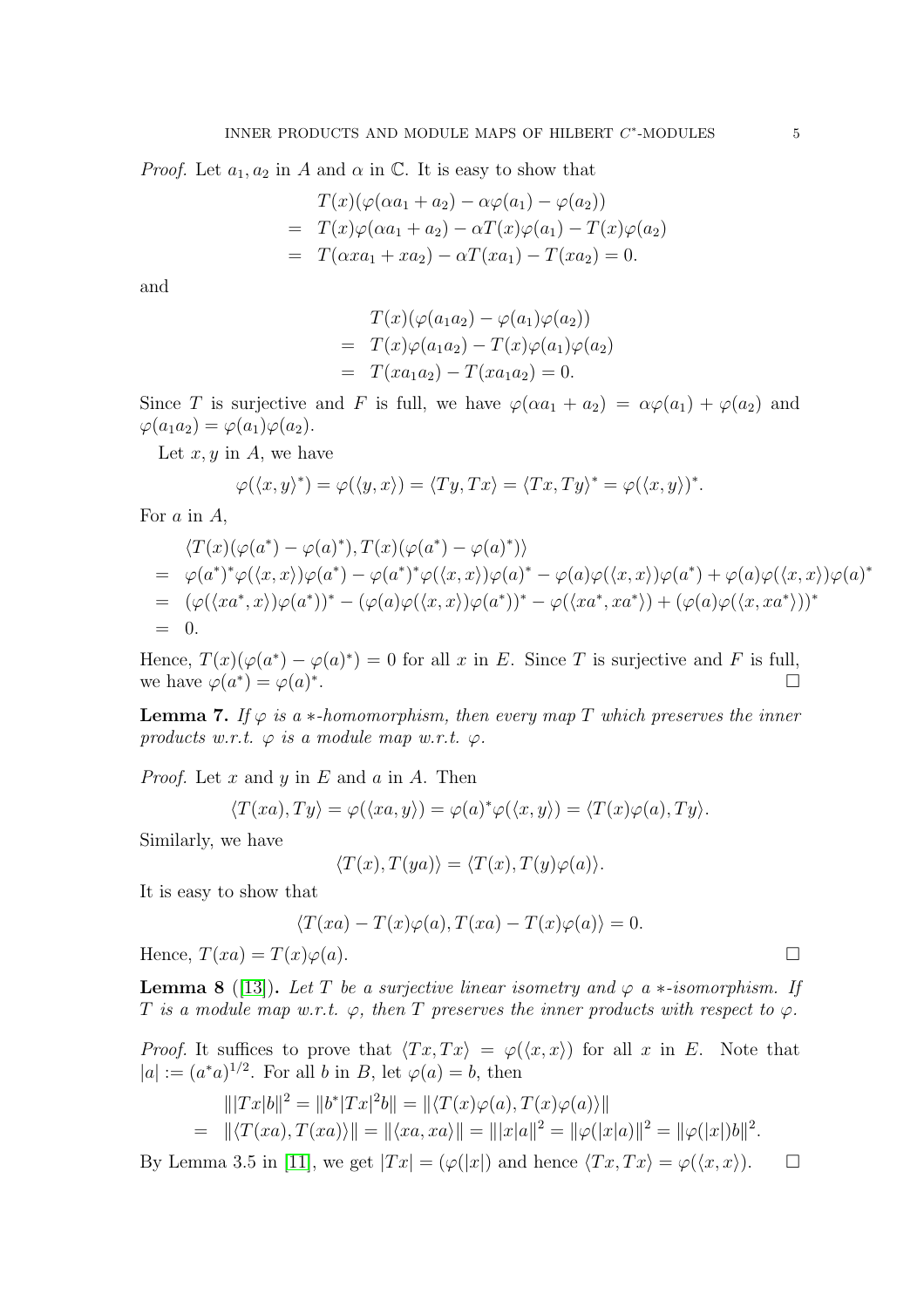<span id="page-5-2"></span>**Theorem 9.** Let  $T$  be a surjective linear 2-isometry from  $E$  onto  $F$ . Then there exists a  $*$ -isomorphism  $\varphi$  from  $\overline{\langle E, E \rangle}$  onto  $\overline{\langle F, F \rangle}$  such that, for all x, y in E, and  $a$  in  $A$ ,

$$
\langle Tx, Ty \rangle = \varphi(\langle x, y \rangle)
$$

and

$$
T(xa) = T(x)\varphi(a).
$$

*Proof.* We can regard E and F as full modules over  $\langle E, E \rangle$  and  $\langle F, F \rangle$ , respectively. In this case, as we mentioned above,  $T$  is completely isometric and hence it preserves the triple products

$$
T(z\langle x,y\rangle)=Tz\langle Tx,Ty\rangle, \forall x,y,z\in E.
$$

Define  $\varphi : \langle E, E \rangle \to \langle F, F \rangle$  by

$$
\varphi(\sum_{i=i}^n \alpha_i \langle x_i, y_i \rangle) := \sum_{i=i}^n \alpha_i \langle Tx_i, Ty_i \rangle, \ x_i, y_i \in E, \ \alpha_i \in \mathbb{C}, \ i = 1, \cdots, n.
$$

Let  $x_i, y_i$  and  $z \in E$ ,  $\alpha_i \in \mathbb{C}$ ,  $i = 1, \dots, n$ . Then  $\sum_{i=1}^{n}$  $i = i$  $\alpha_i \langle x_i, y_i \rangle = 0$  if and only if

$$
z(\sum_{i=i}^{n} \alpha_i \langle x_i, y_i \rangle) = 0 \text{ for all } z \text{ if and only if } T(z)(\sum_{i=i}^{n} \alpha_i \langle Tx_i, Ty_i \rangle) = \sum_{i=i}^{n} \alpha_i T z \langle Tx_i, Ty_i \rangle =
$$

$$
\sum_{i=i}^{n} \alpha_i T(z \langle x_i, y_i \rangle) = T(z(\sum_{i=i}^{n} \alpha_i \langle x_i, y_i \rangle)) = 0 \text{ for all } z \text{ if and only if } \sum_{i=i}^{n} \alpha_i \langle Tx_i, Ty_i \rangle = 0
$$
  
since *T* is injective,  $\sum_{i=i}^{n} \alpha_i \langle x_i, y_i \rangle \in \langle E, E \rangle$  and  $\sum_{i=i}^{n} \alpha_i \langle Tx_i, Ty_i \rangle \in \langle F, F \rangle$ . This shows  
that *x* is well defined inhomogeneous. From the definition of *x*, since *T* is a unicative, it

that  $\varphi$  is well-defined and injective. From the definiton of  $\varphi$ , since T is surjective, it is clear that  $\varphi$  is a surjective  $*$ -homomorphism and T preserves the inner products w.r.t.  $\varphi$ . By lemma [7,](#page-4-0) T is a module map w.r.t  $\varphi$ .

Corollary 10. Every surjective linear 2-isometry between two full Hilbert  $C^*$ -modules preserves the inner products and is a module map with respect to some ∗-isomorphism  $\overline{c}$  of underlying  $C^*$ -algebras.

## **REFERENCES**

- <span id="page-5-5"></span>1. C-H. Chu, M, Mackey, Isometries between JB<sup>∗</sup>-triples. Math. Z. 251 (2005), no. 3, 615–633.
- 2. M. J. Dupré and R. M. Gillette, Banach bundles, Banach modules and automorphisms of C ∗ -algebras, Research Notes in Mathematics 92, Pitman (1983).
- <span id="page-5-6"></span>3. M. Hamana, Triple envelopes and Shilov boundaries of operator spaces, Math. J. Toyama Univ. 22 (1999), 77-93.
- <span id="page-5-7"></span><span id="page-5-3"></span>4. M. H. Hsu and N. C. Wong, Isometries embeddings of Banach bundles, to appear.
- 5. J. M. Isidro, Holomorphic automorphisms of the unit balls of Hilbert  $C^*$ -modules. *Glasg. Math.* J. 45 (2003), no. 2, 249-262.
- <span id="page-5-1"></span><span id="page-5-0"></span>6. J. S. Jeang and N. C. Wong, On the Banach-Stone Problem, Studia Math. 155 (2003), 95-105.
- 7. M. Jerison, The space of bounded maps into a Banach space, Ann. of Math. 52 (1950), 309-327.
- <span id="page-5-8"></span>8. M. Joita, A note about Hilbert modules over Fréchet locally C<sup>\*</sup>-algebras, Novi Sad J. Math. 37 (2007), no. 1, 27-32.
- <span id="page-5-4"></span>9. R. V. Kadison, Isometries of operator algebras, Ann. of Math. 54 (1951), 325-338.
- 10. W. Kaup, A Riemann mapping theorem for bounded symmetric domains in complex Banach spaces, Math. Z. 183 (1983), 503-529.